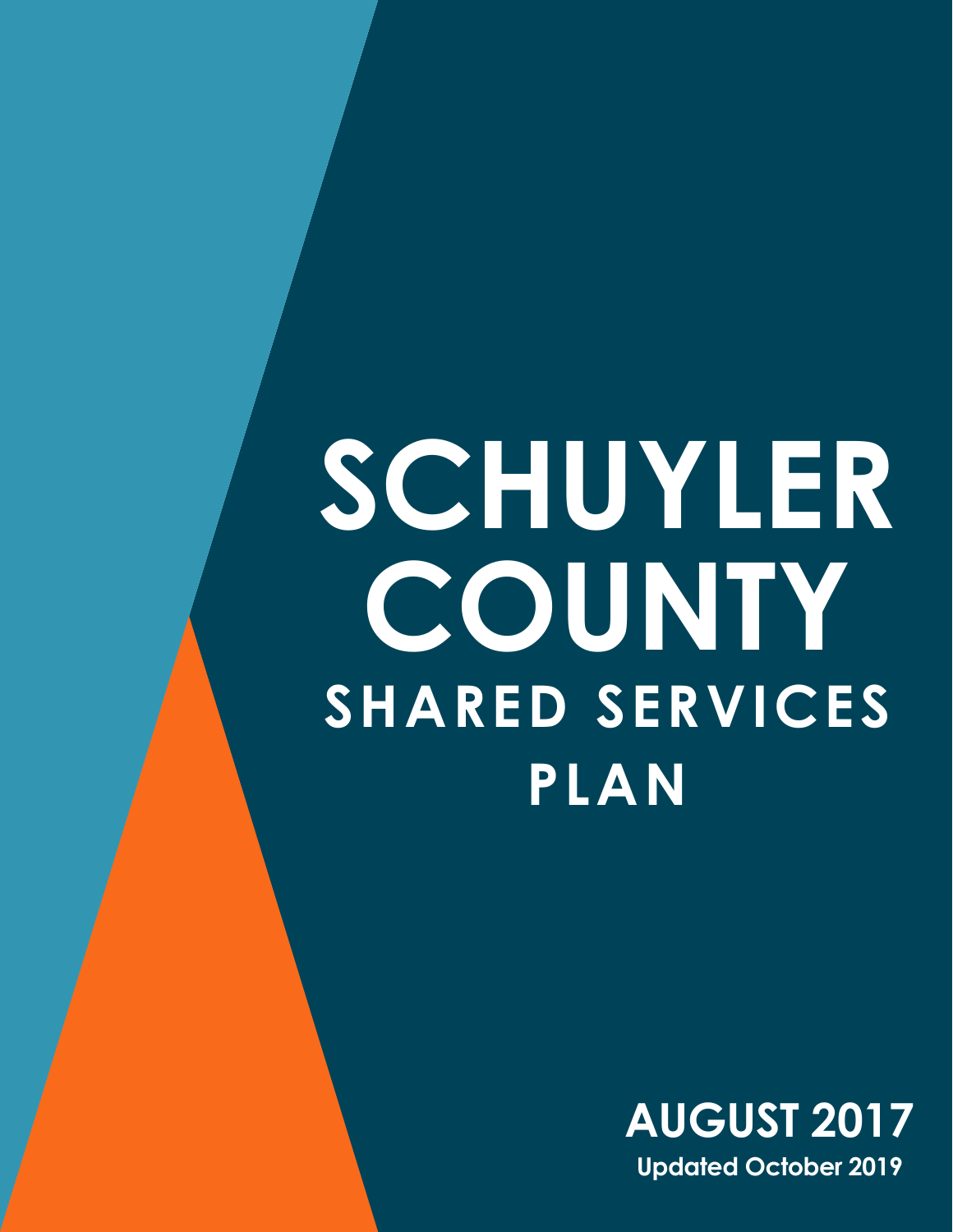# **COUNTY-WIDE SHARED SERVICES INITIATIVE**

### **INTRODUCTION**

Local governments within Schuyler County have a well-documented reputation for collaboration and cooperation. The Schuyler County Council of Governments, formed in 2005 and still active and engaged, is a testament to the local commitment to improving efficiency while lowering the high cost of government in NYS. Seven years ago, municipal and county leaders took the dramatic step of consolidating the property tax assessment function which on its own has generated savings in excess of over a million dollars. Additionally, public safety communications, public transit, records management, shared facilities, inter / intra county partnerships and consolidations, water and wastewater treatment, and employee health benefits have been brought together under common organizational structures.

As in past State initiatives, the 2017 Shared Services Law doesn't account for the past performance of counties like Schuyler. The expectations placed on Schuyler County are the same as in communities considering innovations such as centralized assessment or numerous other successfully implemented initiatives as outlined further in this report. In meetings spanning four months, the Schuyler County Shared Services Panel considered a variety of shared services possibilities that would meet the State's test of producing new property tax savings, and the State's timeline that requires a report with certified savings by September 15th.

This report summarizes the Panel's actions and subsequent findings and recommendations, and is the County Administrator's Shared Services Plan for review by the County Legislature.



*Schuyler County Shared Services Building. This complex includes the Schuyler County Highway Department, Village of Watkins Glen Public Works, Shared Fuel Facility, and Central Garage.*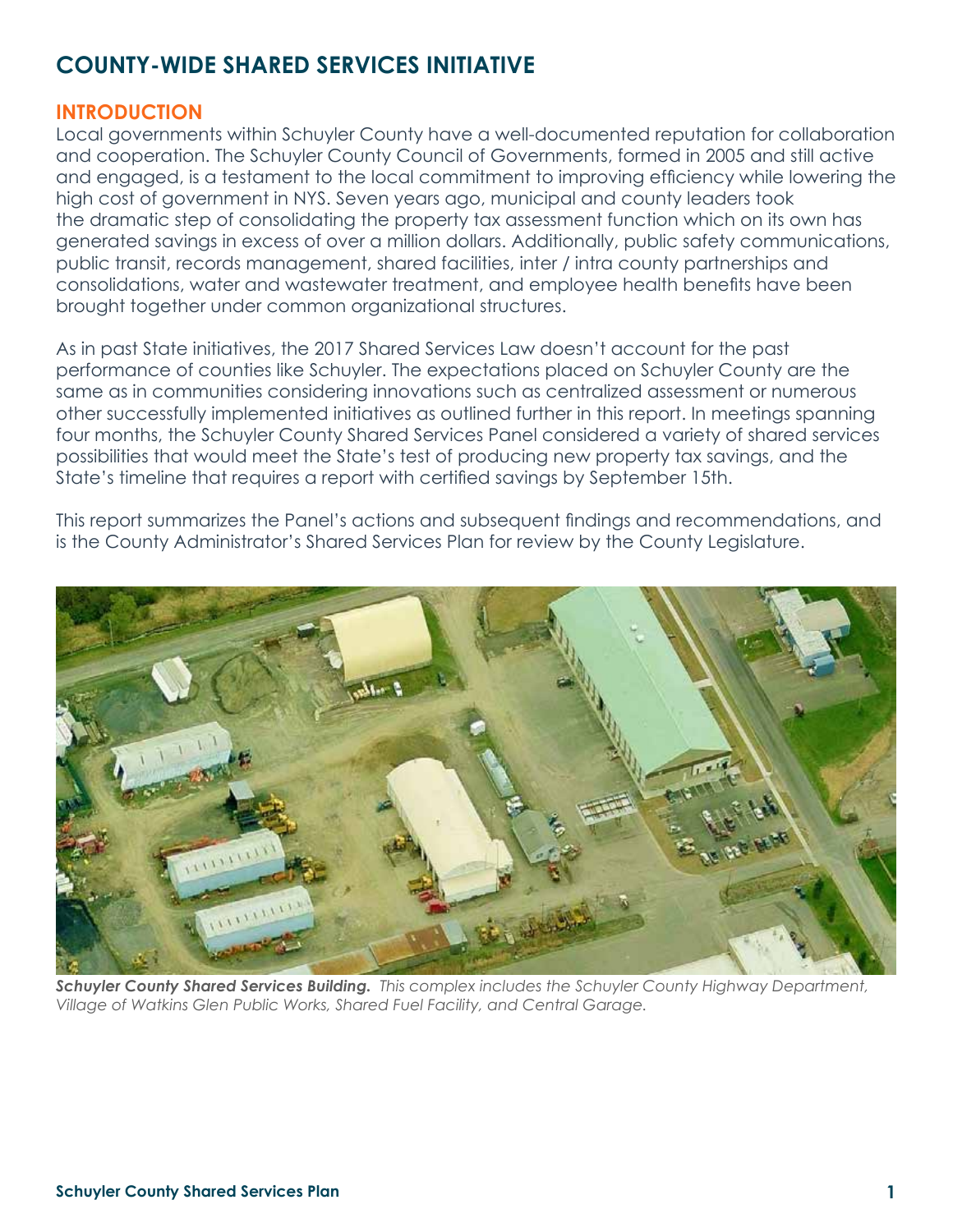## **PRIMARY GOAL:**

The primary goal of this initiative is to develop a shared services plan which creates actual and demonstrable property tax savings. County's that are able to achieve these tax savings may be eligible for a one-time match of the net savings resulting from new actions implemented pursuant to the Plan.

# **PURPOSE**

The purpose of this initiative is to:

- **▪** Develop a County-wide Shared Service Property Tax Savings Plan to identify, propose and implement new actions to save taxpayers money through shared, coordinated and more efficient services between local governments within the county.
- **▪** Save taxpayer dollars, engage the public and have the opportunity for State match funding. Plans that create actual and demonstrable savings across multiple jurisdictions may be eligible for a one-time match of the net savings resulting from new actions implemented pursuant to the Plan.

# **SHARED SERVICES PANEL**

The Schuyler County shared services panel was chaired by County Administrator Tim O'Hearn and was comprised of the mayor of each village and the supervisor of each town within the county. While invitations were extended to each school district and board of cooperative education services, none elected to participate. Below are the individuals who comprise the panel:

John VanSoest, Town of Catharine Brandon Theetge, Town of Cayuta Harold Russell, Town of Dix Alvin White, Town of Hector David Scott, Town of Montour Jim Pinkard, Town of Orange Gary Conklin, Town of Reading

Donald Desrochers, Town of Tyrone Dale Walter,Village of Burdett John King,Village of Montour Falls Tom Letteer, Village of Odessa Sam Schimizzi, Village of Watkins Glen Tim O'Hearn,County Administrator

# **PLAN CONTENTS**

- **▪** This Plan includes shared and coordinated actions that can be implemented during the 2018 calendar year.
- **▪** All proposed actions are among the county, cities, towns and villages within the county, and can be extended to include school districts should they elect to participate in the future..
- **▪** This Plan contains new recurring property tax savings to be achieved through actions such as the elimination of duplicative services, shared services, the reduction of back- office administrative overhead, and the improved coordination of service

## **SHARED SERVICES PLAN TIMELINE**

- **▪** May 2017- Begin development of Shared Services Plan
- **▪** August 1, 2017 Submission of Shared Services Plan to County Legislature
	- **-** The plan must be accompanied by a certification as to the accuracy of the property tax savings.
- **▪** No later than September 15, 2017 Panel votes on the Shared Services Plan
	- **-** A majority vote of the Panel is required for approval of the Plan. Each Panel Member must state in writing the reason for his or her vote. However, prior to the vote each member of the Panel may remove any proposed action that affects their local government. Written notice of the removal will be provided to the CEO prior to the Panel-wide vote.
- **▪** No later than October15, 2017 Public presentation of the Shared Services Plan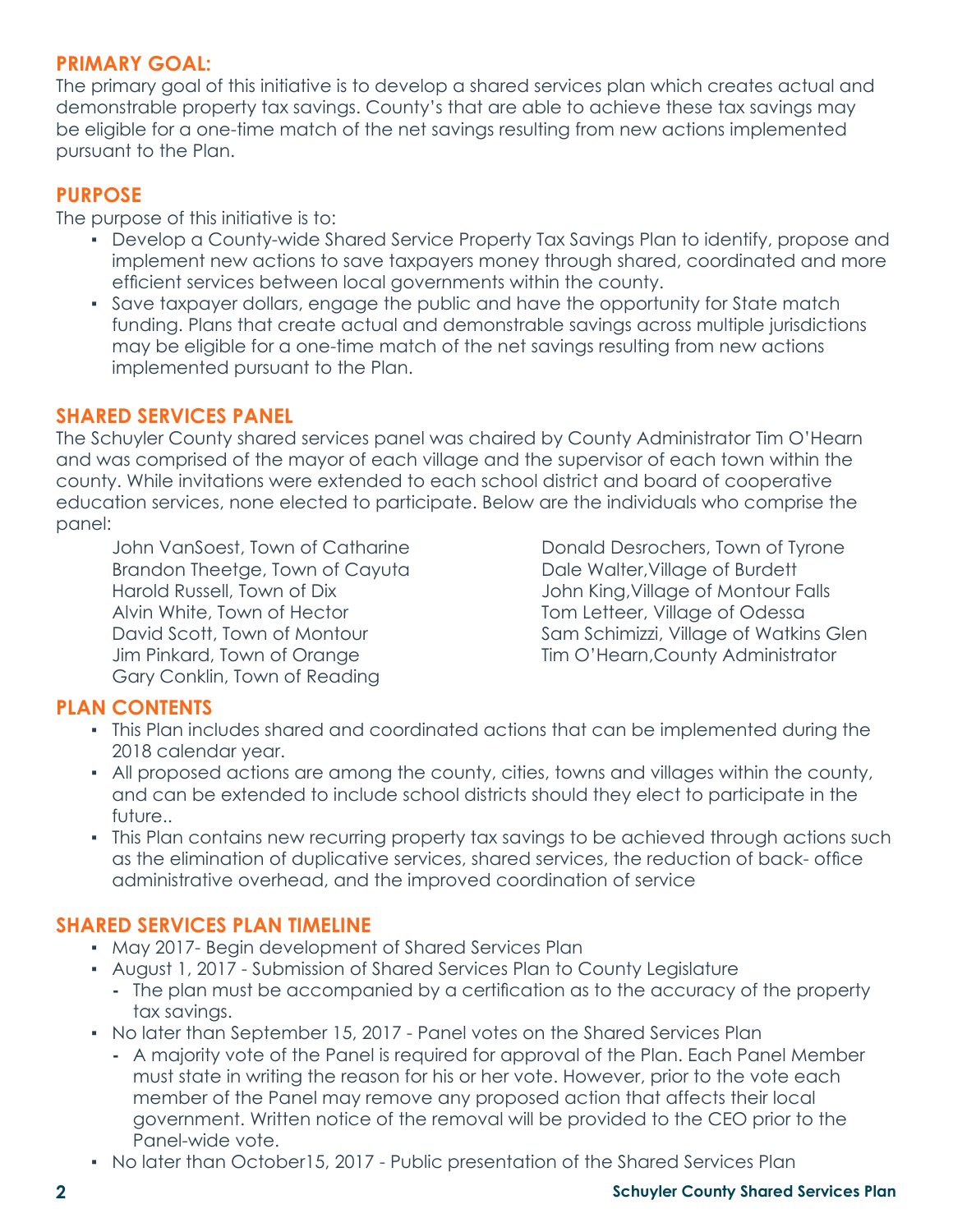# **SCHUYLER COUNTY**

Schuyler County is located in the heart of the Finger Lakes region of Upstate New York. The county is comprised of a vibrant community of eight small towns and four villages.

According to the U.S. Census Bureau, the 2015 estimated population of Schuyler County was 18,410. The county is approximately 328 square miles, with a population density that hovers around 56 people per square mile. The population and density varies greatly from town to town and between the villages and hamlets.

The main challenges facing Schuyler County mirror those faced by many rural communities in New York State. Increasing operational cost and a low population density make it increasingly difficult to provide community services without large tax increases.

The following table provides generalized demographic date for each municipality within Schuyler County.

| <b>Municipality</b>             | Est. 2015<br><b>Population</b> | <b>Land Area</b> | <b>Water Area</b> | <b>Density</b><br>(People/Sq. Mile) | <b>Median</b><br>Household<br><b>Income</b> | <b>Zoning</b> |
|---------------------------------|--------------------------------|------------------|-------------------|-------------------------------------|---------------------------------------------|---------------|
| <b>Schuyler County</b>          | 18,410                         | 328 Sq. Mi       | 14 Sq. Mi         | 56                                  | \$47,680                                    |               |
| <b>Town of Catharine</b>        | 1,769                          | 32.2 Sq. Mi      | 0.6 Sq. Mi        | 55                                  | \$46,960                                    | Yes           |
| <b>Town of Cayuta</b>           | 425                            | 20.3 Sq. Mi      | 0.0 Sq. Mi        | 21                                  | \$36,875                                    | No.           |
| <b>Town of Dix</b>              | 3,905                          | 36.1 Sq. Mi      | 0.5 Sq. Mi        | 108                                 | \$42,318                                    | Yes           |
| <b>Town of Hector</b>           | 4,995                          | 102.5 Sq. Mi     | 10 Sq. Mi         | 49                                  | \$56,203                                    | No.           |
| Town of Montour                 | 2,406                          | 18.6 Sq. Mi      | 0.0 Sq. Mi        | 129                                 | \$36,842                                    | Yes           |
| <b>Town of Orange</b>           | 1,710                          | 54.1 Sq. Mi      | 0.3 Sq. Mi        | 31                                  | \$48,042                                    | No.           |
| <b>Town of Reading</b>          | 1,547                          | 27.2 Sq. Mi      | 0.0 Sq. Mi        | 57                                  | \$60,350                                    | Yes           |
| <b>Town of Tyrone</b>           | 1,653                          | 37.5 Sq. Mi      | 2.1 Sq. Mi        | 44                                  | \$43,833                                    | No.           |
| <b>Village of Burdett</b>       | 364                            | 1.0 Sq. Mi       | 0.0 Sq. Mi        | 364                                 | \$47,500                                    | No.           |
| <b>Village of Montour Falls</b> | 1,821                          | 3.0 Sq. Mi       | 0.0 Sq. Mi        | 607                                 | \$32,720                                    | Yes           |
| <b>Village of Odessa</b>        | 661                            | 1.2 Sq. Mi       | 0.0 Sq. Mi        | 550                                 | \$45,278                                    | Yes           |
| <b>Village of Watkins Glen</b>  | 1,912                          | 1.9 Sq. Mi       | .04 Sq. Mi        | 1,006                               | \$35,556                                    | Yes           |

#### **Municipality Demographics**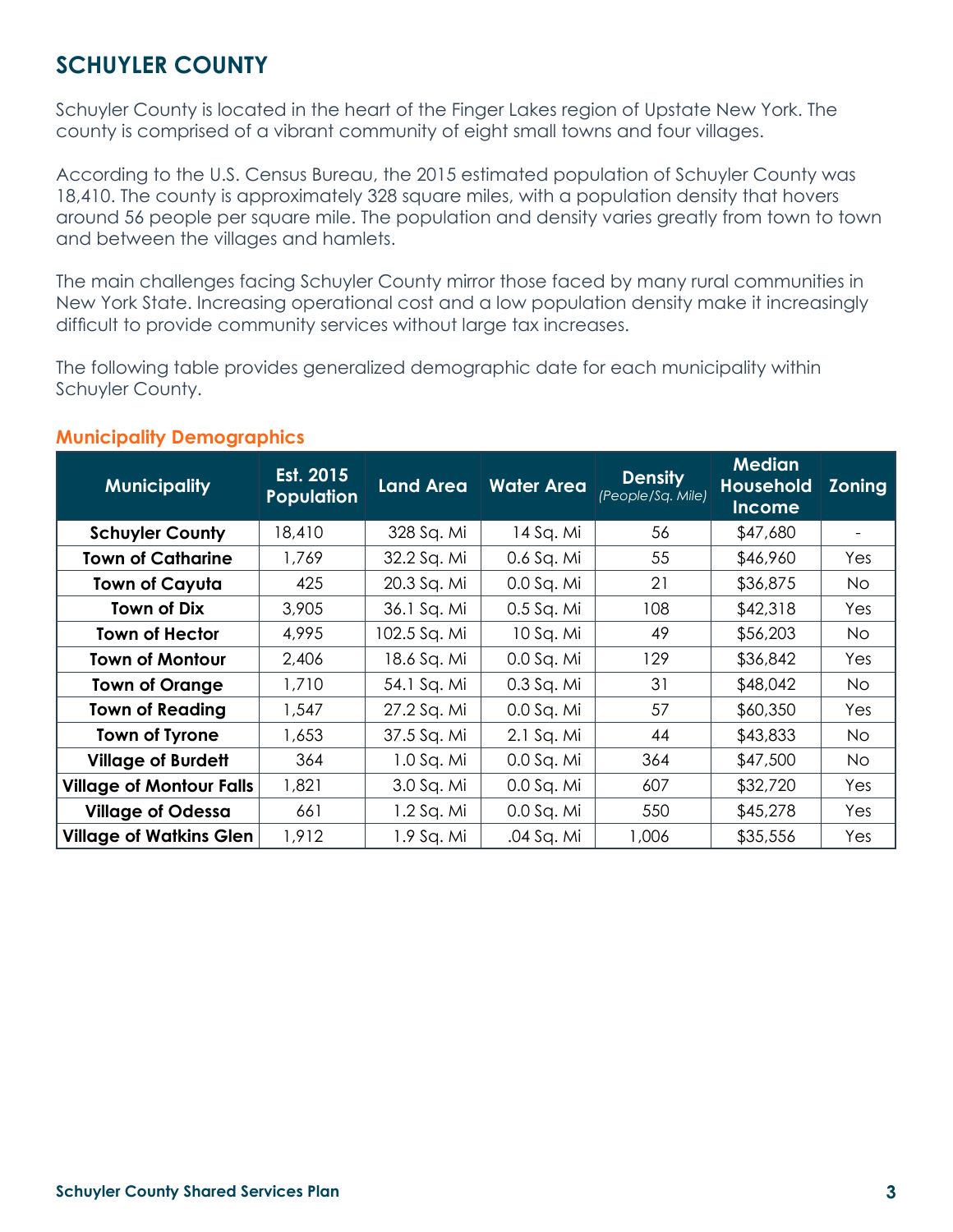## **Schuyler County Vicinity Map**

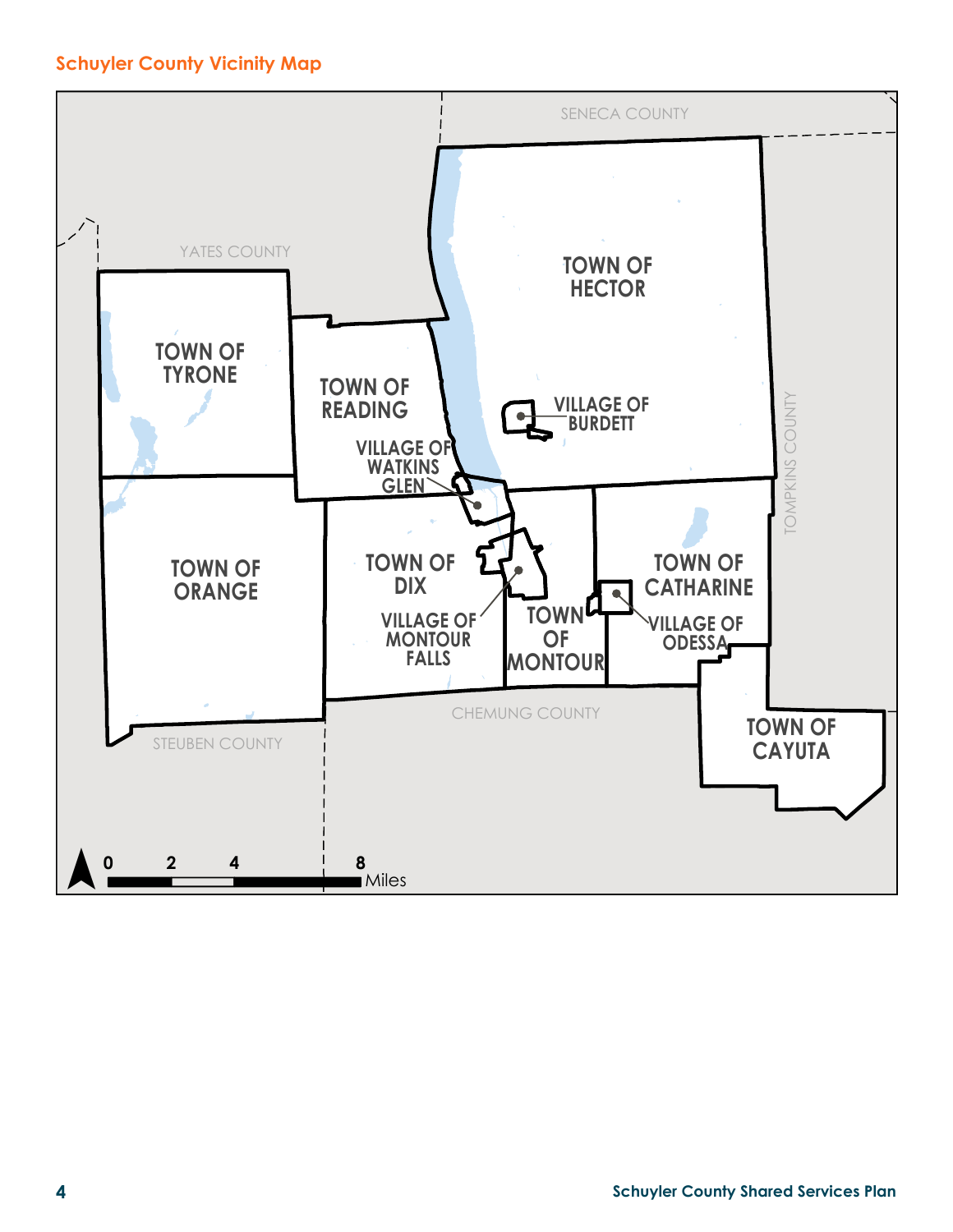# **EXISTING SHARED SERVICES**

Schuyler County and its municipalities have been leaders in the development of shared services. The county and local municipalities have been able to maximize limited resources and achieve substantial savings for local tax payers.

# **SHARED SERVICES CURRENTLY OCCURRING BETWEEN MUNICIPALITIES (NOT INCLUDING COUNTY SERVICES)**

- **▪** Highway equipment & manpower (cost avoidance)
- **▪** Towns of Reading & Starkey(Yates County) share a Code Enforcement Officer
- **▪** Town of Montour & Village of Montour Falls share Court resources
- **▪** Villages of Watkins Glen & Montour Falls Regional Wastewater Treatment Plant also includes Towns of Dix and Reading. Includes a study of regional governance as well. **-** Construction is to be completed in 2019.
- **▪** Village of Watkins Glen supplies water to Towns of Dix & Reading
- **▪** Town of Hector provides water to Village of Burdett
- **▪** Town of Catharine & Village of Odessa and the Town of Reading & Village of Watkins Glen share mowing services & maintenance costs.
- **▪** Town of Montour, Villages of Montour Falls & Burdett, and Schuyler County MEGA participation (anticipated that all municipalities will ultimately participate)
- **▪** Landfill Commission (oversight of closed landfill 6 towns, 3 villages)



*Proposed Regional Wastewater Treatment Plant. This facility will serve the Village of Watkins Glen and Montour*  Falls, as well as Town of Dix and Reading. Readin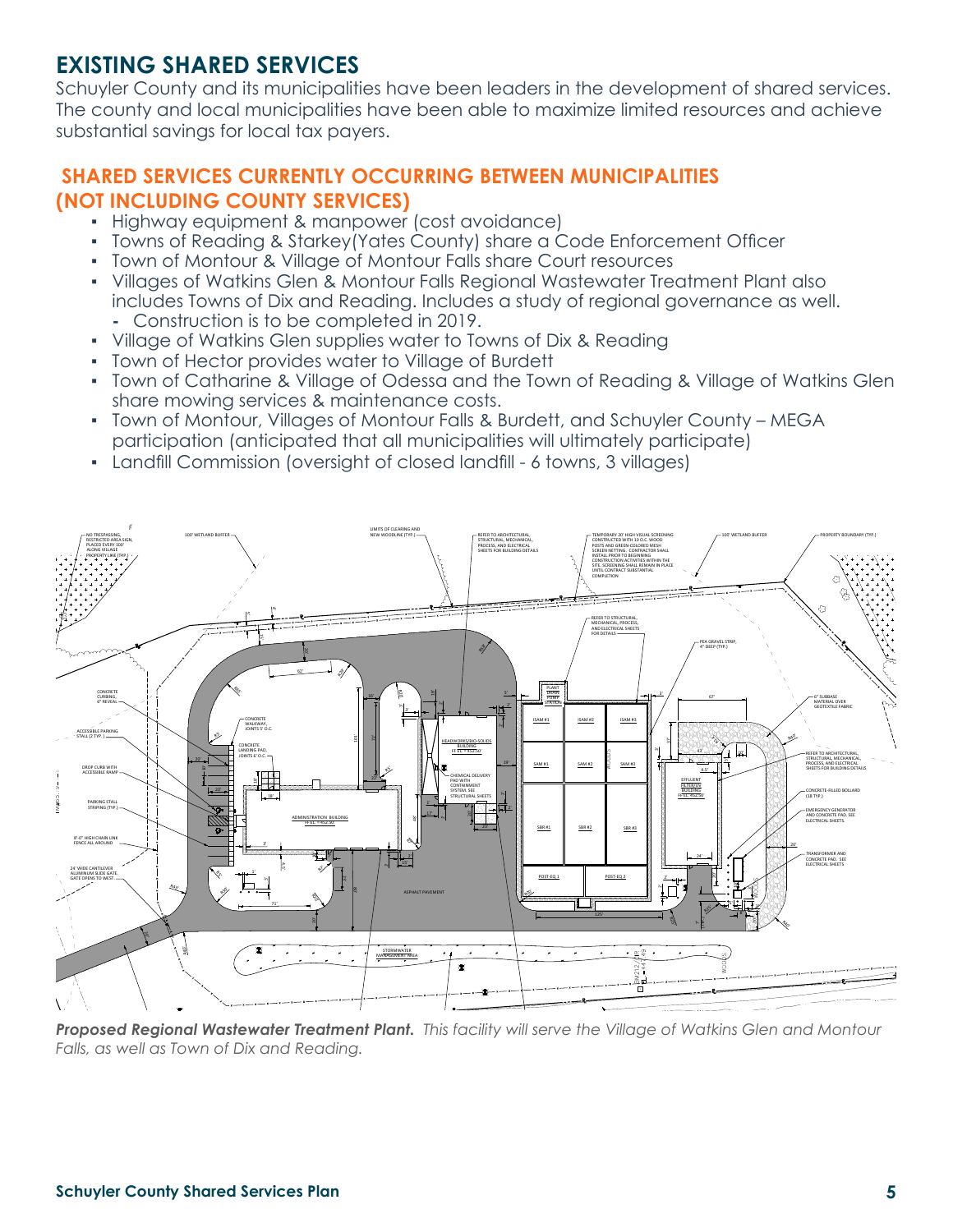# **SHARED SERVICES CURRENTLY BEING DONE BETWEEN MUNICIPALITIES (INCLUDING COUNTY SERVICES)**

### **Examples (partial list) of Cost Savings as a Result of Shared Service/Consolidation**

| <b>Shared Service/ Consolidation</b>                                                                     | <b>Estimated</b><br><b>Annual Savings</b> | <b>Estimated</b><br><b>Cumulative Savings</b> |
|----------------------------------------------------------------------------------------------------------|-------------------------------------------|-----------------------------------------------|
| <b>Consolidated Weights and Measures Department</b><br>(Schuyler. Chemung, Yates)                        | \$75,000                                  | \$450,000                                     |
| <b>Shared Records Management Facility</b><br>(County, WG Schools, Village of WG, Town of Hector)         | \$25,000                                  | \$750,000                                     |
| <b>County Assisted Assessing</b>                                                                         | \$120,000                                 | \$1,279,460                                   |
| <b>Shared Fuel Facility (County, Towns, Villages, NFP's)</b>                                             | \$75,000                                  | \$1,200,000                                   |
| <b>Shared Public Works Facility</b><br>(County, School, Village WG)                                      | \$100,000                                 | \$1,500,000                                   |
| 911 Dispatch between Schuyler County & Village of<br><b>Watkins Glen includes Records/Administration</b> | \$120,000                                 | \$2,400,000                                   |
| <b>County Information Technology Department outsourced</b><br>to BOCES                                   | \$50,000                                  | \$200,000                                     |
| <b>Schuyler/Chemung Health Insurance Consortium</b>                                                      | \$300,000                                 | \$1,800,000                                   |
| <b>Shared Assistant District Attorney (Schuyler/Steuben)</b>                                             | \$50,000                                  | \$200,000                                     |
| STN Dark Fiber Open Access Network (Schuyler, Yates,<br>Chemung, Steuben, Broome, Tioga, Tompkins)       | \$500,000                                 | \$15,000,000                                  |
| Dog Control (County provides for Towns)                                                                  | \$50,000                                  | \$1,000,000                                   |
| <b>Central Garage - Vehicle Maintenance &amp; Repair</b><br><b>County/Towns/Villages</b>                 | \$25,000                                  | \$500,000                                     |
| <b>TOTAL</b>                                                                                             | \$1,490,000                               | \$26,279,460                                  |

*Note: Estimated Cumulative Savings reflect total savings since inception of particular shared service initiative.*

#### *Additional Shared Service/Consolidation Efforts that are in place within Schuyler County*

- **▪** Shared Legal Counsel for Certiorari Defense (large challenges)
- **▪** School Resource Officer (Village of WG/WGCSD)
- **▪** IT Services IMA between County and Town of Tyrone
- **▪** Consolidated Transportation Department Watkins Glen & Odessa-Montour School District
- **▪** Watkins Glen & Odessa-Montour Athletics merged sports teams
- **▪** Economic Development SCOPED (public / private partnership)
- **▪** Combined Staff Development Position DSS (Schuyler/Steuben)
- **▪** Central Garage Vehicle Maintenance & Repair County/Towns/Villages
- **▪** Mental Health Clinical Services (Schuyler, Yates)
- **▪** WGI IMA for law enforcement coverage w/ 9 counties
- **▪** Summer Youth Recreation Program
- **▪** Public Health Shared STD Clinic (Schuyler/Chemung)
- **▪** Radio Consortium (Interoperability) 9 County
- **▪** HazMat Response Team (Schuyler, Chemung, Steuben, Tioga)
- **▪** STC Regional Planning (Schuyler, Steuben, Chemung)
- **▪** Court Security (County, Hector, Reading)
- **▪** Villages of Watkins Glen & Montour Falls Regional Wastewater Treatment Plan
- **▪** Code Enforcement (Schuyler, Yates)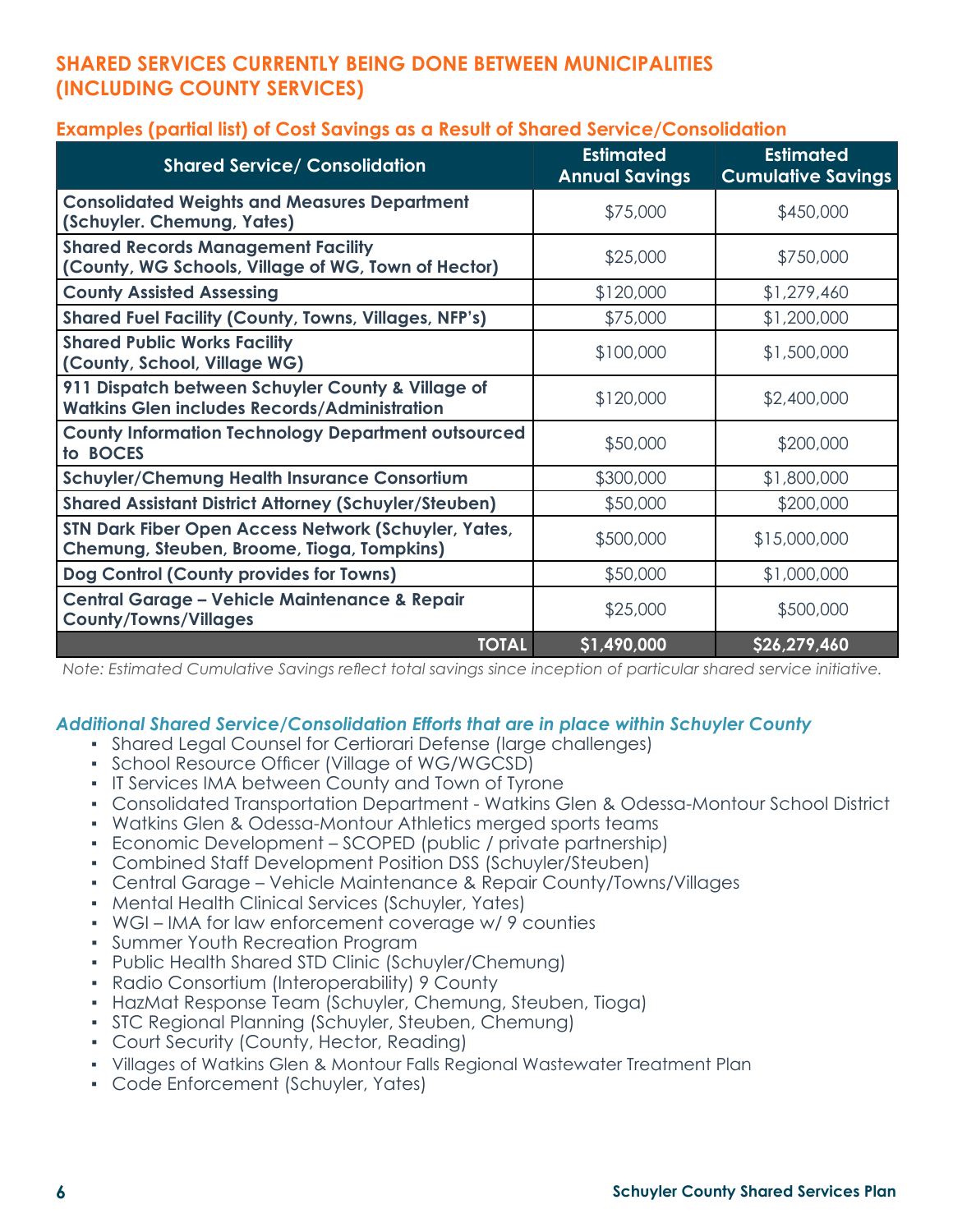# **PROPOSED SHARED SERVICES**

At its first meeting, the Shared Services Panel compiled a list of potential shared services opportunities for exploration as part of this initiative. These opportunities included:

- **▪** Highway Administration
- **▪** Tax Collection-Consolidation and /or Privatization
- **▪** County Role in Tax Foreclosure Extended to Villages
- **▪** Health Insurance Consortium
- **▪** Property & Liability Insurance Consortium
- **▪** Workers Compensation Consortium
- **▪** Legal Services County to Provide to Municipalities
- **▪** Centralized Code Enforcement
- **▪** Consolidated Courts
- **▪** Combined Custodial and Buildings & Grounds Department
- **▪** Shared PH Emergency Planner (Schuyler, Yates)
- **▪** County Wide Enhanced Recycling/Composting/Curbside Pickup
- **▪** Libraries
- **▪** Franchise Agreements (Administration/Negotiation)
- **▪** Public Transit Expansion
- **▪** Sharing / Consolidation of Municipal Facilities
- **▪** Joint Purchasing
- **▪** Fire Departments: Administration/Equipment/Consolidation/Procurement
- **▪** County Wide Law Enforcement Agency / Police Consolidation (Introduced after mtg by Mayor of WG)
- **▪** Planning-Economic Development/Grant Writing
- **▪** GIS
- **▪** Human Resources & Payroll
- **▪** Central Business Office
- **▪** Financial Audits & AUD Accounting Support
- **▪** Centralization of Issuance of Licenses Dog, Birth, Death, Hunting
- **▪** Consolidated / Central Board of Assessment Review (Grievance Day)
- **▪** Web Hosting
- **▪** Shared Water Operator
- **▪** Municipal Consolidations

# **OPPORTUNITIES FOR FURTHER ANALYSIS**

Through substantial discussion and debate at five separate meetings by the shared services panel (including three public hearings) it was determined that the panel would conduct further analysis on the following potential shared services opportunities.

- **▪** Centralized Code Enforcement
- **▪** County Wide Law Enforcement Agency / Police Consolidation
- **▪** Joint Purchasing
- **▪** Shared Water Operator
- **▪** Regional Wastewater Treatment / Governance
- **▪** Consolidated Courts
- **▪** Planning-Economic Development/Grant Writing
- **▪** County Wide Enhanced Recycling/Composting/Curbside Pickup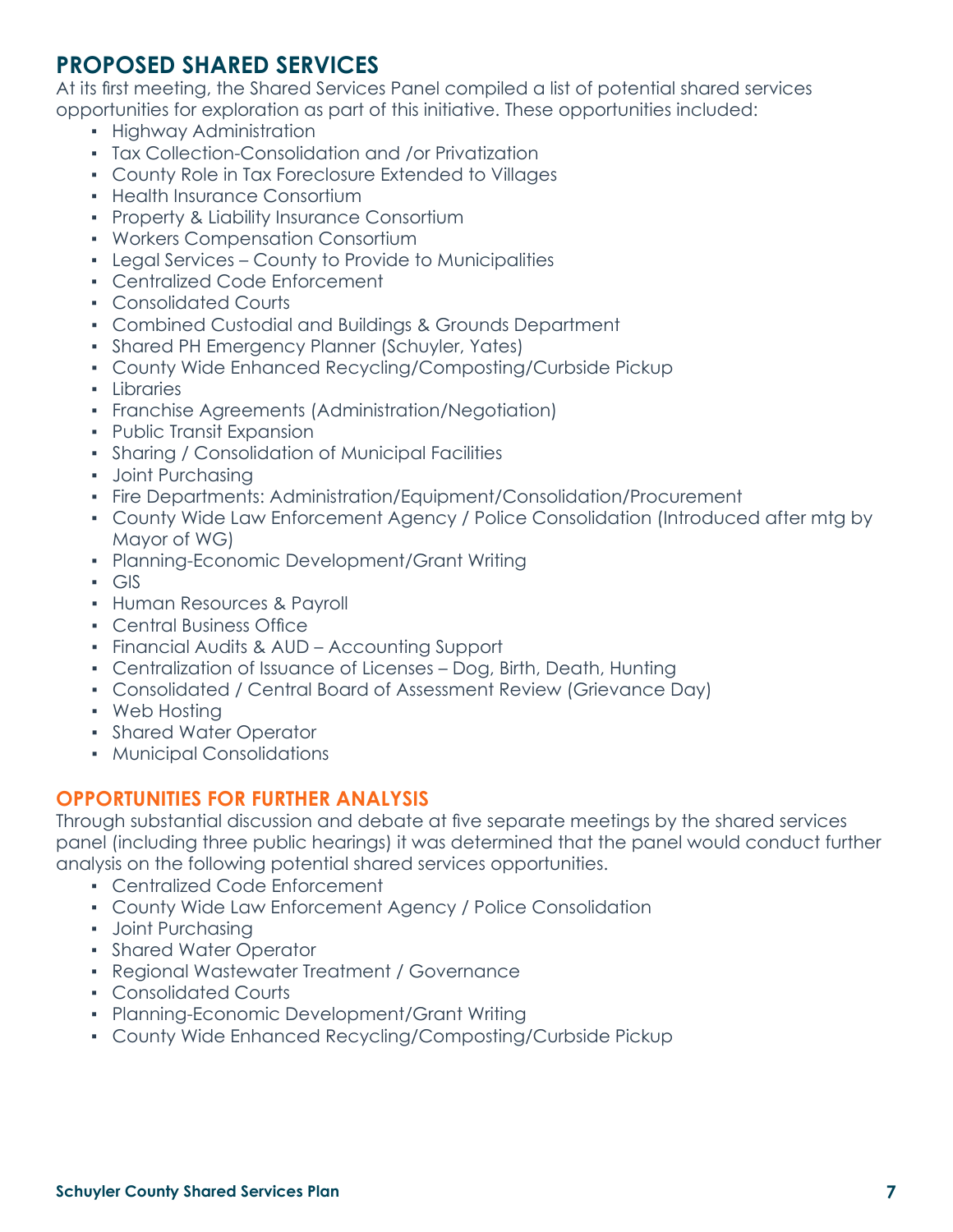## **CENTRALIZED CODE ENFORCEMENT EXISTING CONDITIONS**

Each municipality within Schuyler County currently provides for safety inspections specific to their own needs which has resulted in varying titles and administrative cost. Many municipalities already share a staff person, currently three people work for multiple communities with 8 out of the 12 towns/villages currently covered by a shared staff person.

The number of hours work per week by safety inspectors within each municipalities varies from less than 10 to 37.5. The total number of hours per week for all towns and villages is approximately 255.



## **Figure 2: Summary of Code Enforcement Expenditures (County-Wide)**

# **Enforcement Type and Budget Allocation by Municipality** \$35,000

| <b>Municipality</b>             | <b>Title</b>      | <b>Part Time/</b><br><b>Full Time</b> | <b>Budget Allocation</b> | <b>Zoning</b> |
|---------------------------------|-------------------|---------------------------------------|--------------------------|---------------|
| <b>Town of Catharine</b>        | Code Enforcement  | PT                                    | \$7,060                  | Yes           |
| <b>Town of Cayuta</b>           | Safety Inspection | PT                                    | \$5,864                  | No            |
| <b>Town of Dix</b>              | Safety            | PT                                    | \$41,657                 | Yes           |
| <b>Town of Hector</b>           | Code Enforcement  | FT                                    | \$57,946                 | No            |
| <b>Town of Montour</b>          | Safety Inspection | PT                                    | \$14,479                 | Yes           |
| <b>Town of Orange</b>           | Safety Inspection | PT                                    | \$9,800                  | No            |
| <b>Town of Reading</b>          | Safety Inspection | PT                                    | \$71,829                 | Yes           |
| <b>Town of Tyrone</b>           | Home Services     | PT                                    | \$27,070                 | No            |
| <b>Village of Burdett</b>       | Safety Inspection | PT                                    | \$2,374                  | No.           |
| <b>Village of Montour Falls</b> | Safety Inspection | FT                                    | \$24,324                 |               |
|                                 | Code Officer      |                                       | \$30,294                 | Yes           |
| <b>Village of Odessa</b>        |                   | PT                                    | \$4,000                  | Yes           |
| <b>Village of Watkins Glen</b>  | Safety Inspection | FT                                    | \$66,842                 | Yes           |

*Source: 2016 Municipal Budgets*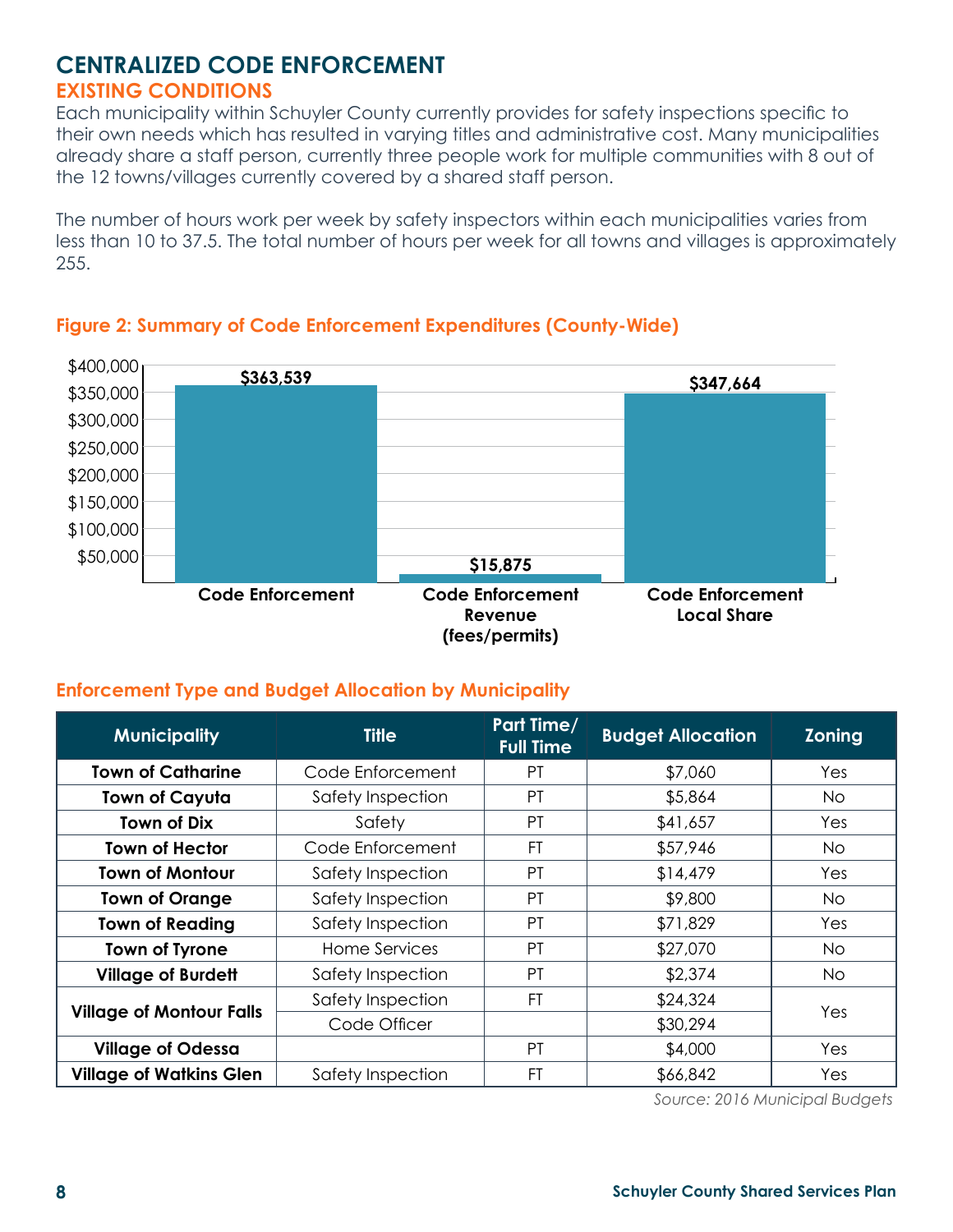## **ISSUES/ CONCERNS TO BE ADDRESSED**

As part of the analysis to determine the feasibility and potential cost savings/ financial impact of centralized code enforcement there were several issues/concerns raised by the Shared Services Plan including:

- **▪** How does centralization address the multiple areas of responsibility that each safety inspector must cover and be knowledgeable in. This was of particular concern in the more populated areas of the county where multiple forms of development are occurring.
	- **-** The recommendation was to have a single safety inspector with a focus in three distinct areas; residential, commercial, and property maintenance.
- **▪** Each municipality has their own local laws, including the lack of laws, such as no Zoning (5 municipalities).
	- **-** While this would add an additional layer of regulation, it is possible to have one staff member who is well versed on local codes and zoning laws.
- **▪** Would a consolidated system make the process longer so inspections would not be held in a timely manner?
	- **-** Based on analysis of the current process, it is expected that a centralized system would create an expedited process. Currently a safety inspector/code enforcement office may only be in a municipality once a week, potentially creating week long gaps without the ability to have a property inspected, this can cause construction delays as well as discourage resident and business owners from following the proper procedures.
- **▪** Would every municipality be required to opt in to centralized code enforcement?
	- **-** No, however each municipality would need to opt in or out entirely.

# **ILLUSTRATED COST SAVINGS**

Based on current town and village's budget information the following proposal utilizes the assumptions of:

- **▪** 10,603 staffing hours total currently for Code, Safety and Zoning
- **▪** Current Expense CEO: \$363,539
	- **-** \$300,082 is designated for staffing
	- **-** \$61,237 is designated for other expenses

## **Proposed Centralization Budget**

| <b>Position</b>                                                       | Number of<br><b>Employees</b> | hrs/<br>week | Salary &<br>Benefits/<br>employee | <b>Total Salary &amp;</b><br><b>Benefits</b> |
|-----------------------------------------------------------------------|-------------------------------|--------------|-----------------------------------|----------------------------------------------|
| <b>Coordinator of Safety and Inspections</b>                          |                               | 35           | \$61,507                          | \$61,507                                     |
| <b>Code Enforcement Officer</b>                                       | 2                             | 35           | \$52,170                          | \$104,341                                    |
| <b>Safety Inspector</b>                                               | 2                             | 35           | \$45,045                          | \$90,090                                     |
| <b>Clerk</b>                                                          |                               | 35           | \$37,592                          | \$37,592                                     |
| Other expenses including training, contracts and other (carried over) |                               |              |                                   | \$61,237                                     |
| <b>Total Proposed Budget</b>                                          |                               |              | S354,767                          |                                              |

# **POTENTIAL SAVINGS: \$8,772**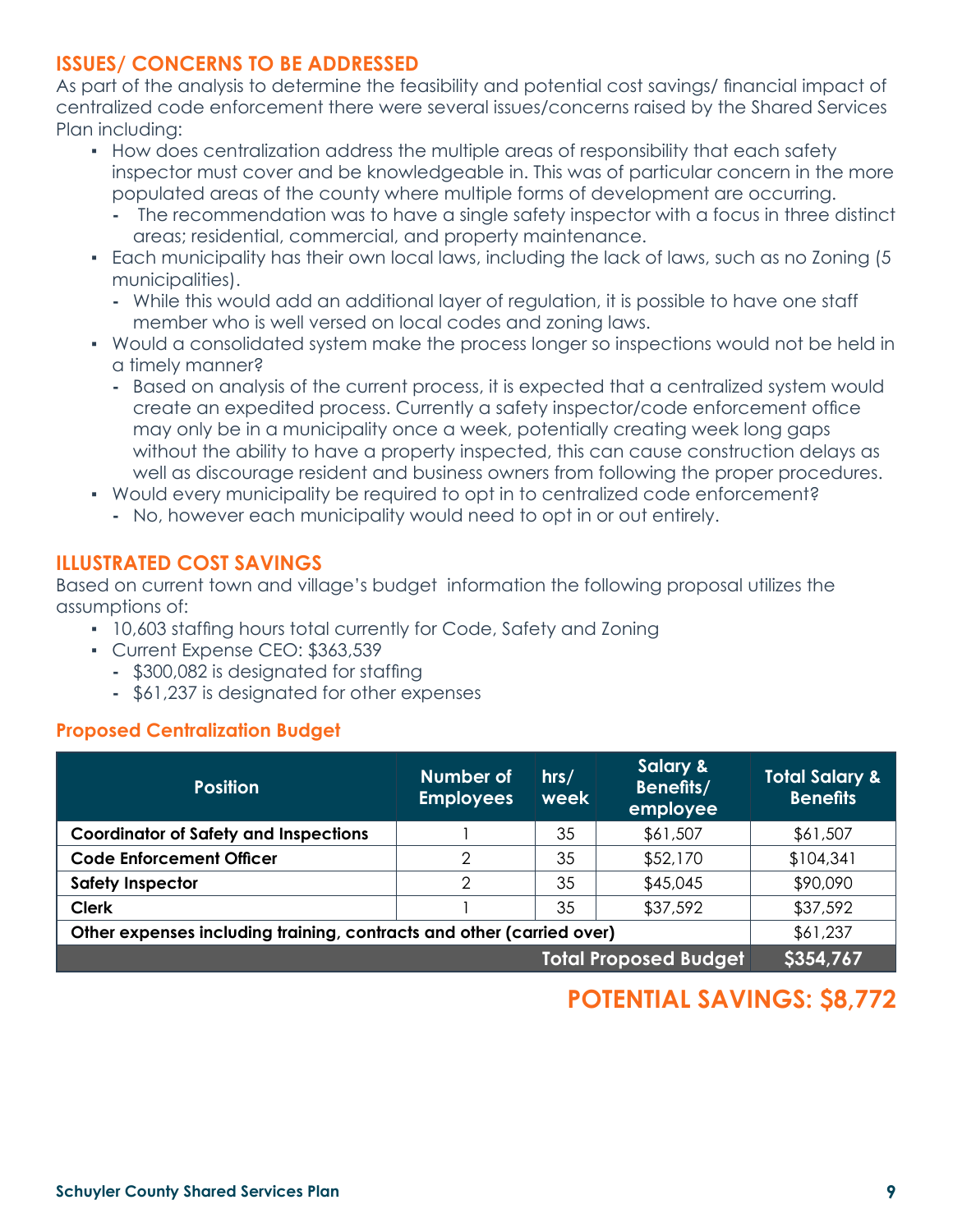## **IMPLEMENTATION STRATEGY**

- 1. Establish a centralized code enforcement for all municipalities within Schuyler County. Create three distinct areas for coverage by a safety inspector or code enforcement officer.
	- **-** Residential
	- **-** Commercial
	- **-** Property Maintenance
- 2. Determine one municipality which will house the department and provide staffing. Each remaining municipality can that enter into an inter-municipal agreement to contract for these services.
	- **-** The villages may be asked to pay a higher rate, to compensate to the higher rate of development within the villages.

## **ESTIMATED LONG-TERM IMPACTS**

- **▪** Improved quality of work and consistency
- **▪** Lower costs over time long-term
- **▪** Less influence from municipal elected officials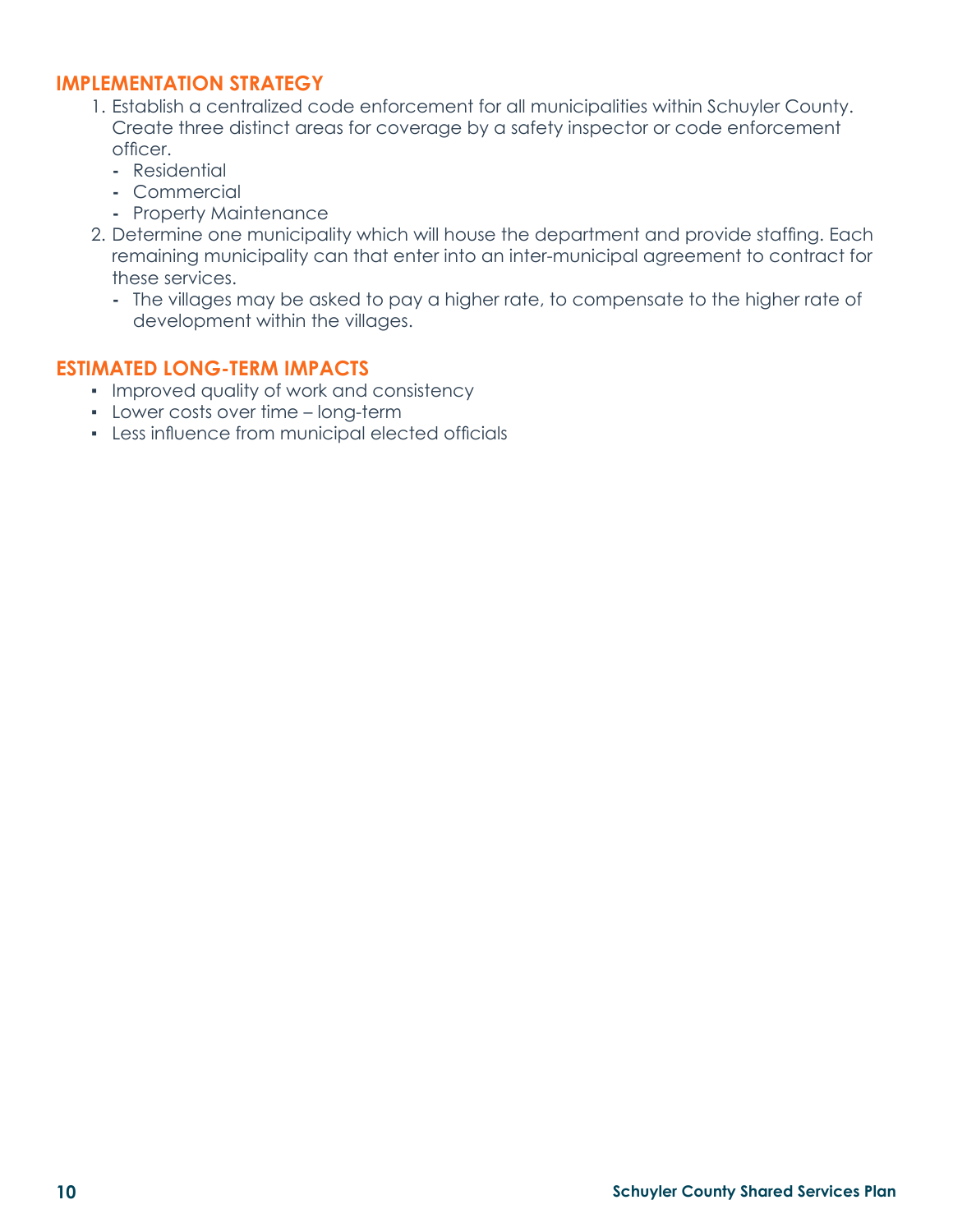# **JOINT PURCHASING**

## **EXISTING CONDITIONS**

Schuyler County has a Purchasing Department that oversees the procurement process for all county departments, including solicitation and award of competitive bids, formal and informal quotations (RFQs), and requests for proposals (RFPs). Currently each of the municipalities handles their purchasing agreements/process differently.

## **ISSUES/ CONCERNS TO BE ADDRESSED**

- **▪** Depending on level of participation, County staffing levels may need to be increased. Any additional costs would be shared by participants as part of inter-municipal agreement terms
- **•** There is not currently a documented policy for the issuance of RFPs/RFQ that each municipality uses.
	- **-** The development of a uniform policy would be developed as part of the inter-municipal agreement.

#### **ILLUSTRATED COST SAVINGS**

While this proposal will not generate immediate cost reductions in operations but would provide for additional controls and oversight of purchasing which should result in cost avoidance.

#### **IMPLEMENTATION STRATEGY**

- 1. Inter municipal agreements to be executed between participating municipalities, fire protection districts and the County
	- **-** Include policies for solicitation of Bids, RFPs, and RFQs

#### **ESTIMATED LONG-TERM IMPACTS**

**•** Consistency in procurement, stronger internal controls, better pricing through economy of scale. Net effect will be a reduction in material and supply purchases and compliance with all state regulations relative to municipal procurement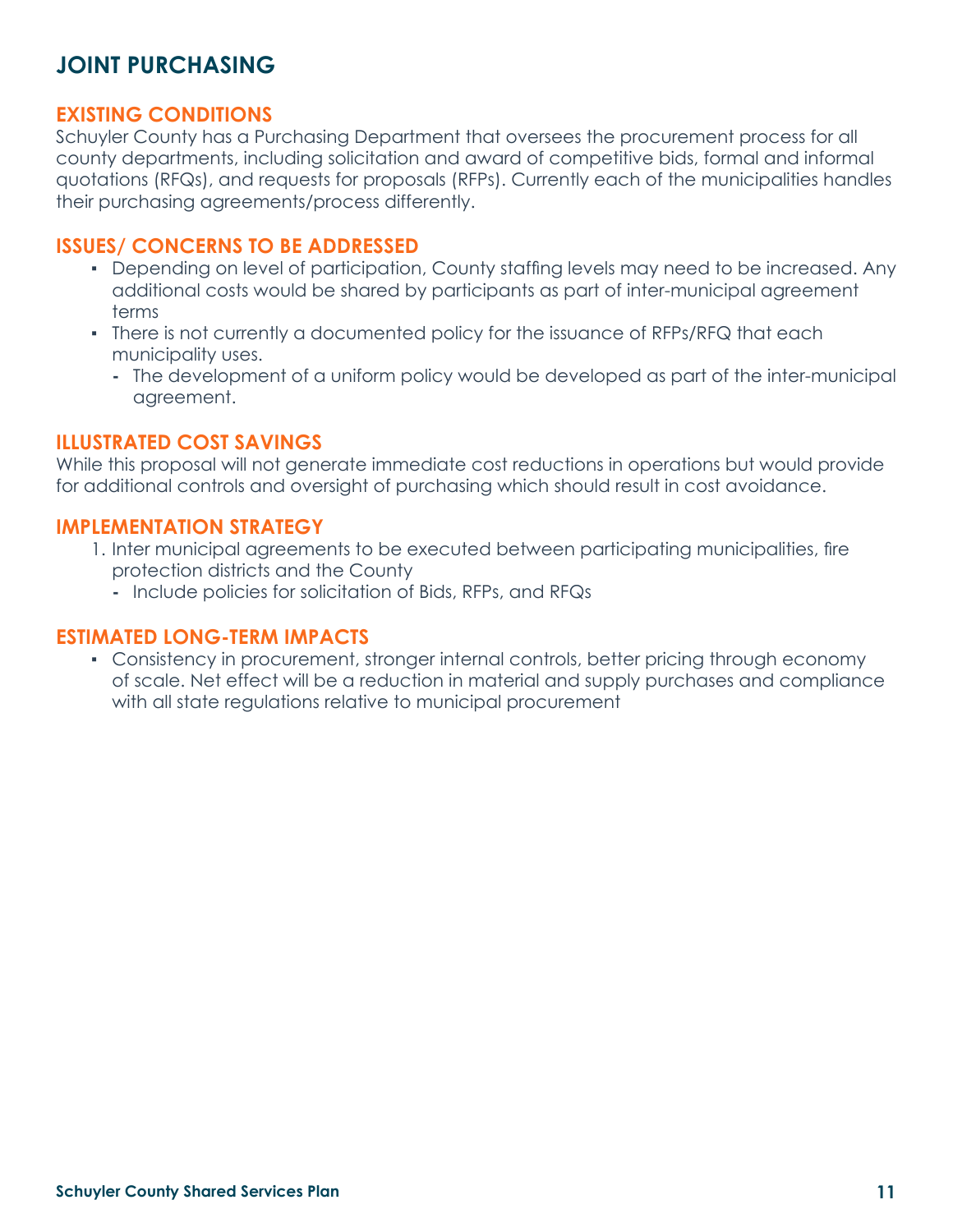# **REGIONAL WASTEWATER TREATMENT/ GOVERNANCE**

## **EXISTING CONDITIONS**

The Villages of Watkins Glen and Montour Falls each operate a municipal wastewater treatment plant (WWTP). The Village of Watkins Glen additionally receives wastewater from the towns of Dix and Reading. The two Villages have agreed to jointly develop a new WWTP and decommission their respective existing facilities. The new plant in addition to being state of the art, will bring both Villages into compliance with DEC regulations and greatly improve water quality for Seneca Lake.

Additionally the Villages have agreed to jointly operate the new facility and create a regional governing structure comprised of all municipalities served by the plant.

## **ISSUES/ CONCERNS TO BE ADDRESSED**

- **▪** Construction of the new WWTP and decommissioning of the old plants
- **▪** Establishing an operation and maintenance plan that is equitable and uniform for all users
- **▪** Establishing a municipal governing board to oversee operations and delivery of service for all users

## **ILLUSTRATED COST SAVINGS**

Cost savings will be achieved through administrative efficiency utilizing one operator/manager as opposed to the current staffing level of two. Additionally, decommissioning of the existing sites will yield two waterfront locations suitable for future development with a capacity to generate significant revenue for each Village.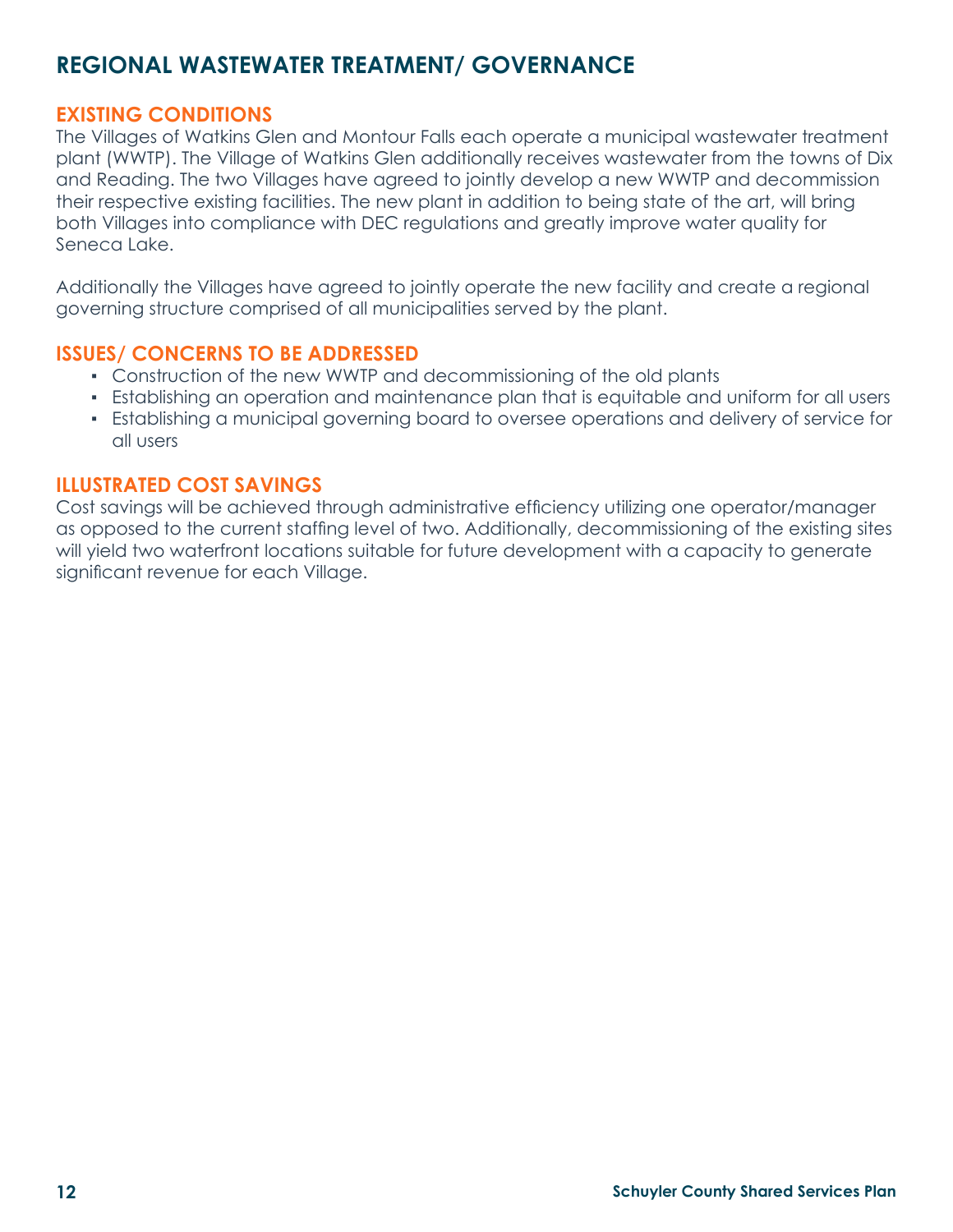# **COUNTY WIDE LAW ENFORCEMENT AGENCY / POLICE CONSOLIDATION** *(NOTE: THE VILLAGE OF WATKINS GLEN HAS SUBSEQUENTLY OPTED OUT OF THIS OPTION)*

## **EXISTING CONDITIONS**

Two primary police departments operate 24 hours a day, seven days of week within Schuyler County. Additional support is provided by the New York State Police, who maintain a station in Montour Falls and serves both Schuyler and Yates Counties. The Schuyler County Sheriff's Department and Watkins Glen Village Police Department are both located within the Village of Watkins Glen. In 2013 a study was conducted by the Center for Governmental Research (CGR) to determine if efficiencies could be achieved should the Village of Watkins Glen Police Department Consolidate with the Schuyler County Sheriff's Department. At the completion of this study the Village of Watkins Glen chose to continue operating its Police Department as is. While baseline conditions have not changed substantially since the completion of this report additional fiscal and staffing constraints have impacted both the Schuyler County Sheriff's Department and the Village Police Department.

Several key considerations were identified as part of the baseline study of the original consolidation study, including;

- **▪** The Sheriffs Department and Village Police already share a number of services such as dispatching, a fingerprint machine, and investigative personnel.
- **▪** The Village Police Department relies heavily on part time personnel to prove their current level of service.
- **•** The Sheriffs Department and Village Police are requested to provide staffing to a number of special events. Each organization currently has its own method of providing the service which would need to be reconciled if the two departments were to consider consolidation.
- **•** The Watkins Glen Police Department has a very visible presence within the Village that may of its residents value. Potential efficiency gains could result reductions of this dedicated police presence.

| <b>Municipality</b>        | <b>Schuyler County</b><br><b>Sheriff's Department</b> | <b>Village of Watkins Glen</b><br><b>Police Department</b> |
|----------------------------|-------------------------------------------------------|------------------------------------------------------------|
| <b>Full Time Employees</b> | - 9                                                   |                                                            |
| <b>Part Time Employees</b> |                                                       |                                                            |
| <b>Total Expenses</b>      | \$4,388,903                                           | \$473,197                                                  |
| <b>Total Revenue</b>       | \$751,119                                             | \$23,115                                                   |
| <b>Calls for Service</b>   | 14,727                                                | 2.254                                                      |
| <b>Vehicles</b>            | 19                                                    |                                                            |

#### **Overview of Law Enforcement**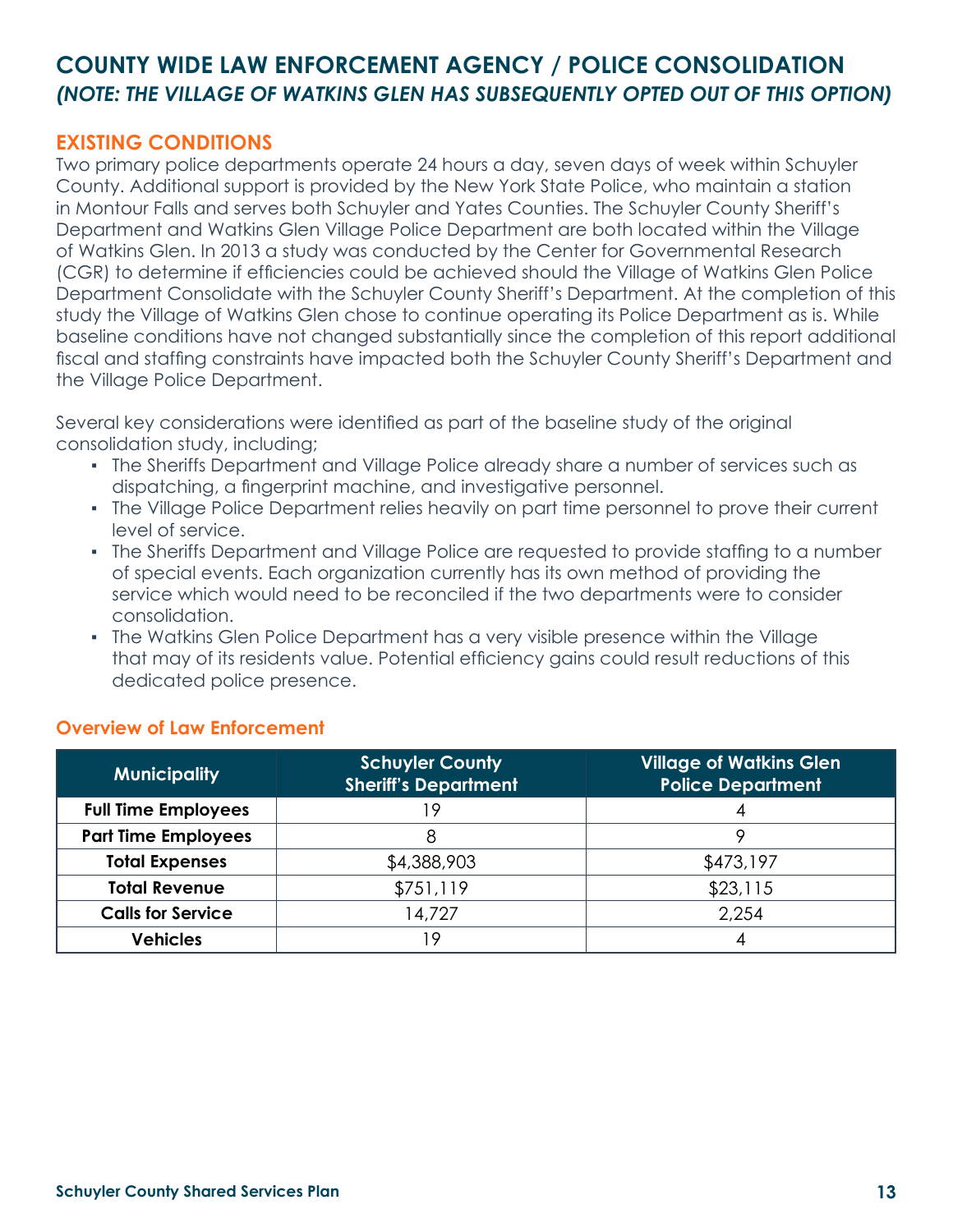## **ILLUSTRATED COST SAVINGS**

Using the 2014 report as a baseline and updating numbers to reflect 2017 budgeted figures for each agency the CGR report was updated.

The following proposal utilizes the assumptions that 16 hours per day would be dedicated to coverage in the Village of Watkins Glen which would be provided by the Schuyler County Sheriff's Department. The following chart reflects the 2017 data:

| <b>Expense</b>              | <b>Schuyler County</b><br><b>Sheriff's Department</b> | <b>Village of Watkins Glen</b><br><b>Police Department</b> | <b>Savings with</b><br><b>Combined Agency</b> |  |
|-----------------------------|-------------------------------------------------------|------------------------------------------------------------|-----------------------------------------------|--|
| Personnel (.100's)*         | \$208,584                                             | \$326,750                                                  | \$118,156                                     |  |
| <b>Contractual (.400's)</b> | \$9584                                                | \$27,600                                                   | \$6824                                        |  |
| <b>Indirect Costs</b>       | \$163,000                                             | \$204,733                                                  | \$41,733                                      |  |
| Misc (.200's)               | \$19,000                                              | \$40,230                                                   | \$21,233                                      |  |
| <b>Total Budget</b>         | \$400,168                                             | \$599,313                                                  | $\sqrt{5199}$ , 145                           |  |
| $\ddotsc$                   |                                                       |                                                            |                                               |  |

## **Proposed Consolidated Law Enforcement Budget**

*\*Village cost do not reflect one-time payment to former Police Chief*

## **POTENTIAL SAVINGS: \$199,145 VILLAGE RESIDENT TAX SAVINGS: 16-20% OF PROPERTY TAX BILL**

## **IMPLEMENTATION STRATEGY**

1. The Village of Watkins Glen Board of Trustee's (subject to permissive referendum only) execute a inter-municipal agreement between the County and Village for Law Enforcement services.

## **ESTIMATED LONG-TERM IMPACTS**

**▪** Savings estimate reflects current staffing transfer of all full time employees to SC Sheriff's office. As turnover occurs through retirement savings would increase by an estimated \$25 -\$35,000/yr.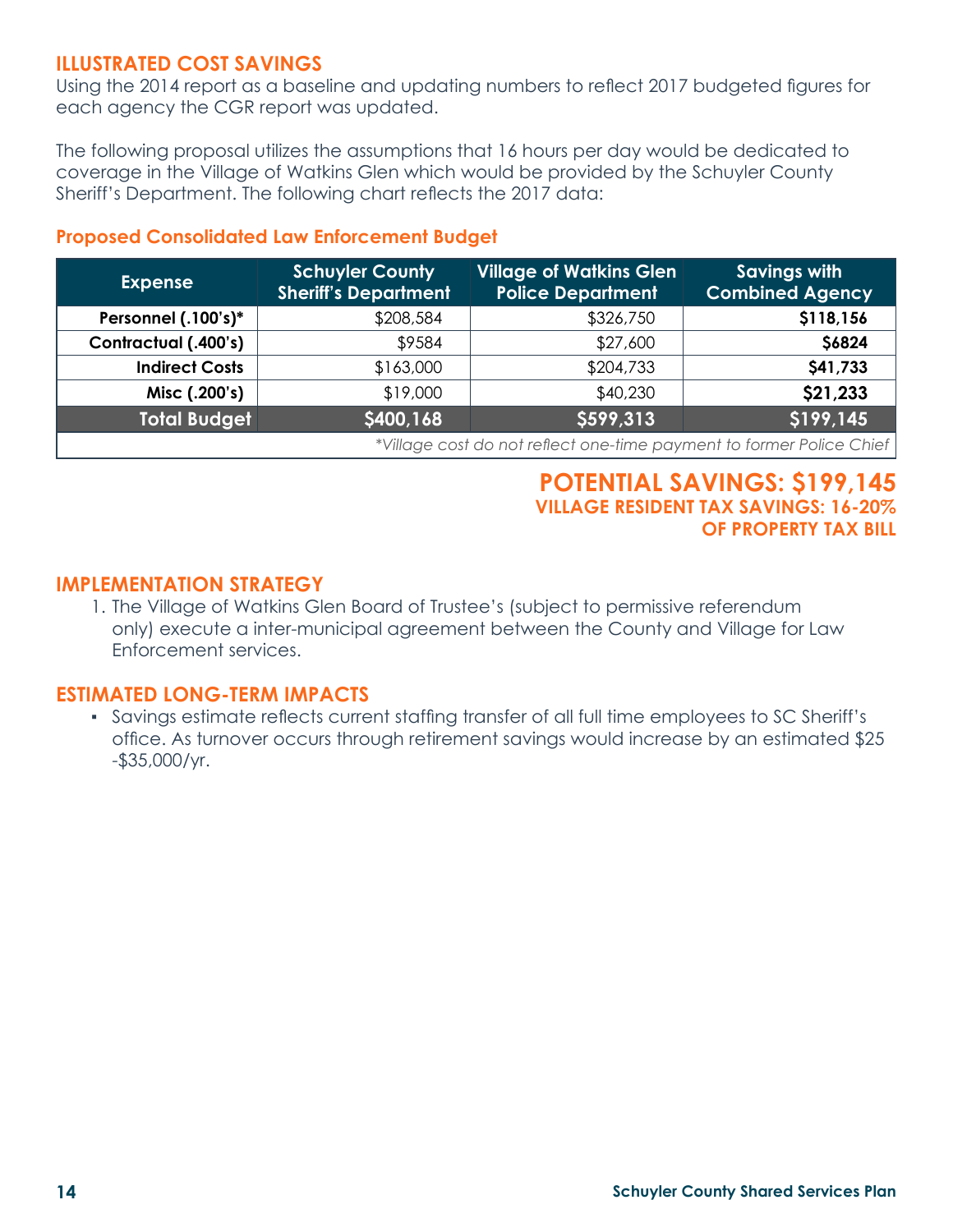# **CONSOLIDATED COURTS**

## **EXISTING CONDITIONS**

With the exception of the Village of Burdett, each of the municipalities within Schuyler County maintains their own court system. The Village of Odessa and Village of Montour Falls utilize their respective town halls to hold court on a weekly basis, also utilizing the same justice for both town and village court hearings.

| <b>Municipality</b>             | <b>Number of</b><br><b>Justices</b> | Court            | <b>Court Location</b>                    |
|---------------------------------|-------------------------------------|------------------|------------------------------------------|
| <b>Town of Catharine</b>        |                                     | Weekly           | Town of Catharine, Town Hall             |
| <b>Town of Cayuta</b>           |                                     | <b>Bi-Weekly</b> | Town of Cayuta, Town Hall                |
| <b>Town of Dix</b>              |                                     | Weekly           | Town of Dix, Town Hall                   |
| <b>Town of Hector</b>           | $\overline{2}$                      | Weekly           | Town of Hector, Town Hall                |
| <b>Town of Montour</b>          |                                     | Weekly           | Village of Montour Falls, Village Office |
| <b>Town of Orange</b>           |                                     | <b>Weekly</b>    | Town of Orange, Town Hall                |
| <b>Town of Reading</b>          | 2                                   | Weekly           | Town of Reading, Town Hall               |
| <b>Town of Tyrone</b>           |                                     | Weekly           | Town of Tyrone, Town Hall                |
| <b>Village of Burdett</b>       |                                     |                  |                                          |
| <b>Village of Montour Falls</b> |                                     | Weekly           | Village of Montour Falls, Village Office |
| <b>Village of Odessa</b>        |                                     | Weekly           | Town of Catharine Town Hall              |
| <b>Village of Watkins Glen</b>  |                                     | Weekly           | Village of Watkins Glen, Village Office  |

The cost of operating the court system within each municipality varies greatly. The Village code Enforcement Code Enforcement Many of the municipalities are re mont.n **(fees/permits)** more revenues from fines than their operational cost. tourism, and presence of a local police department. Many of the municipalities are receiving<br>mare rayspues from fines than their eperational eest of Watkins Glen has the highest court cost, which could be related to the increased density,

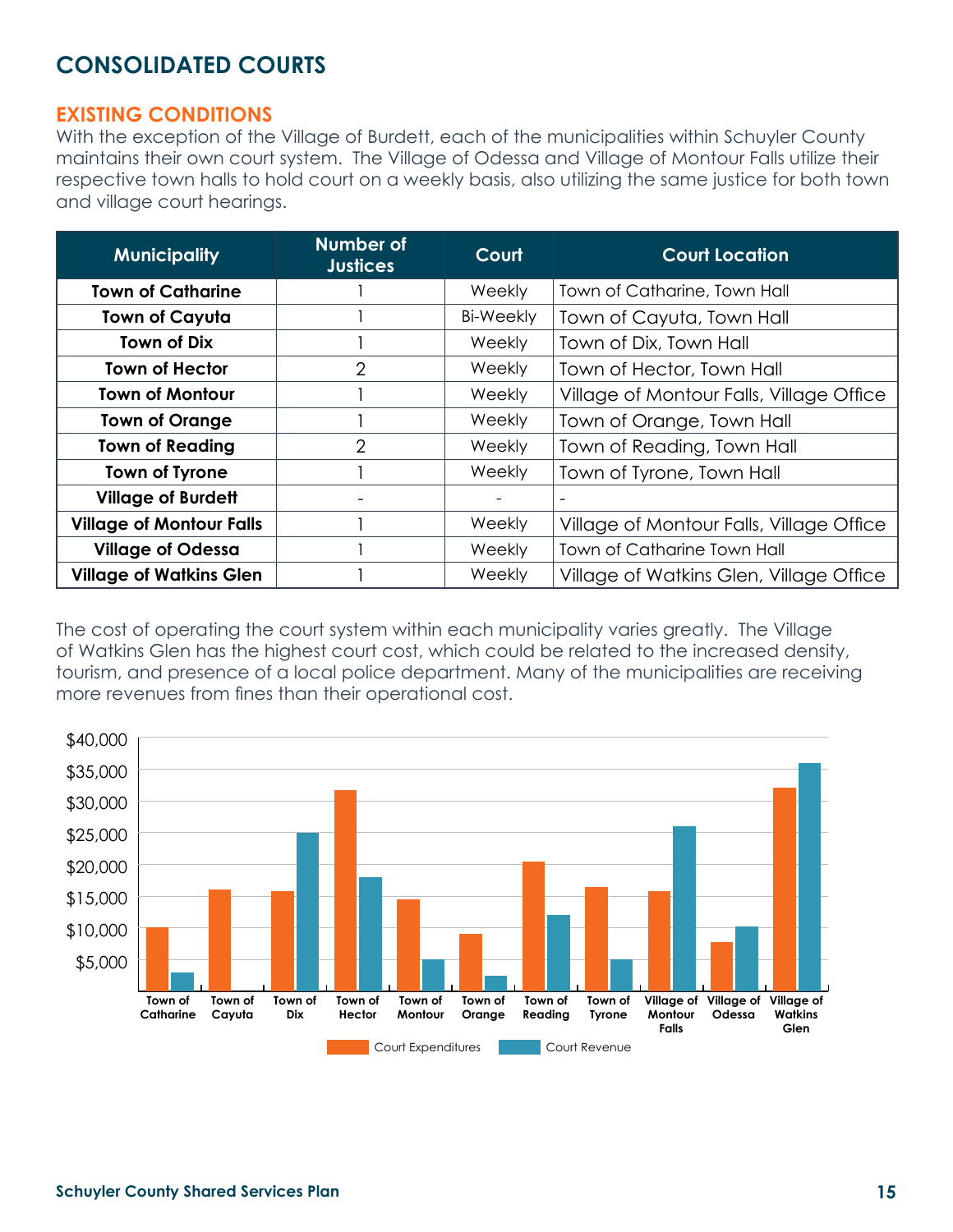## **ISSUES/ CONCERNS TO BE ADDRESSED**

- **▪** What happens to the court fine should a Village and Town Court consolidate, the Village would still be entitled to fines resulting from dog control violations and violations of village local laws (i.e., parking ordinances) other than speeding.
	- **-** The Village would no longer be entitled to violations of the New York State Vehicle and Traffic Law that occur within the village or criminal offenses that occur within the village.
- **▪** What happens to court fines if two towns were to consolidate to a single town court.
	- **-** When a single town court is established, each town will retain their respective fine revenues.

## **ILLUSTRATED COST SAVINGS**

Cost savings would occur indirectly and would be measured in cost avoidance. Both the Schuyler County District Attorney and Public Defender and to a smaller degree law enforcement agencies would experience a significant reduction in travel and labor costs associated with mandated attendance at first court appearance.

## **IMPLEMENTATION STRATEGY**

- 1. Consolidation between Village and Town Courts
	- **-** The village board must abolish the office of village justice by local law or resolution, subject to permissive referendum. (New York State Village Law Section 3-301[2][a])
	- **-** The local law or resolution can only take effect, however, after the elected village justice has finished his or her current term. (Village Law Section 3-301[2]; New York State Constitution, Article VI, Section 17[d])
- 2. Consolidation between multiple towns
	- **-** Two or more towns that form a contiguous geographic area within the same county may establish a single justice court. This new court would be composed of justices elected from each town whose terms may not end during the same year. (New York State Uniform Justice Court Act, Section 106-a)
		- The process to establish a single court may be initiated by a petition of registered voters or by Town Board Resolution
- **▪** If a single town court is established under this process, each justice must keep separate sets of records and dockets and maintain separate bank accounts for each town in which he or she has jurisdiction.

## **ESTIMATED LONG-TERM IMPACTS**

- **▪** Maximizing services by pooling resources;
- **▪** The court system is streamlined by centralized services
- **▪** The increased competition for the judge position could result in an increase of qualified judges.
- **▪** Reduced County costs associated with appearance at arraignment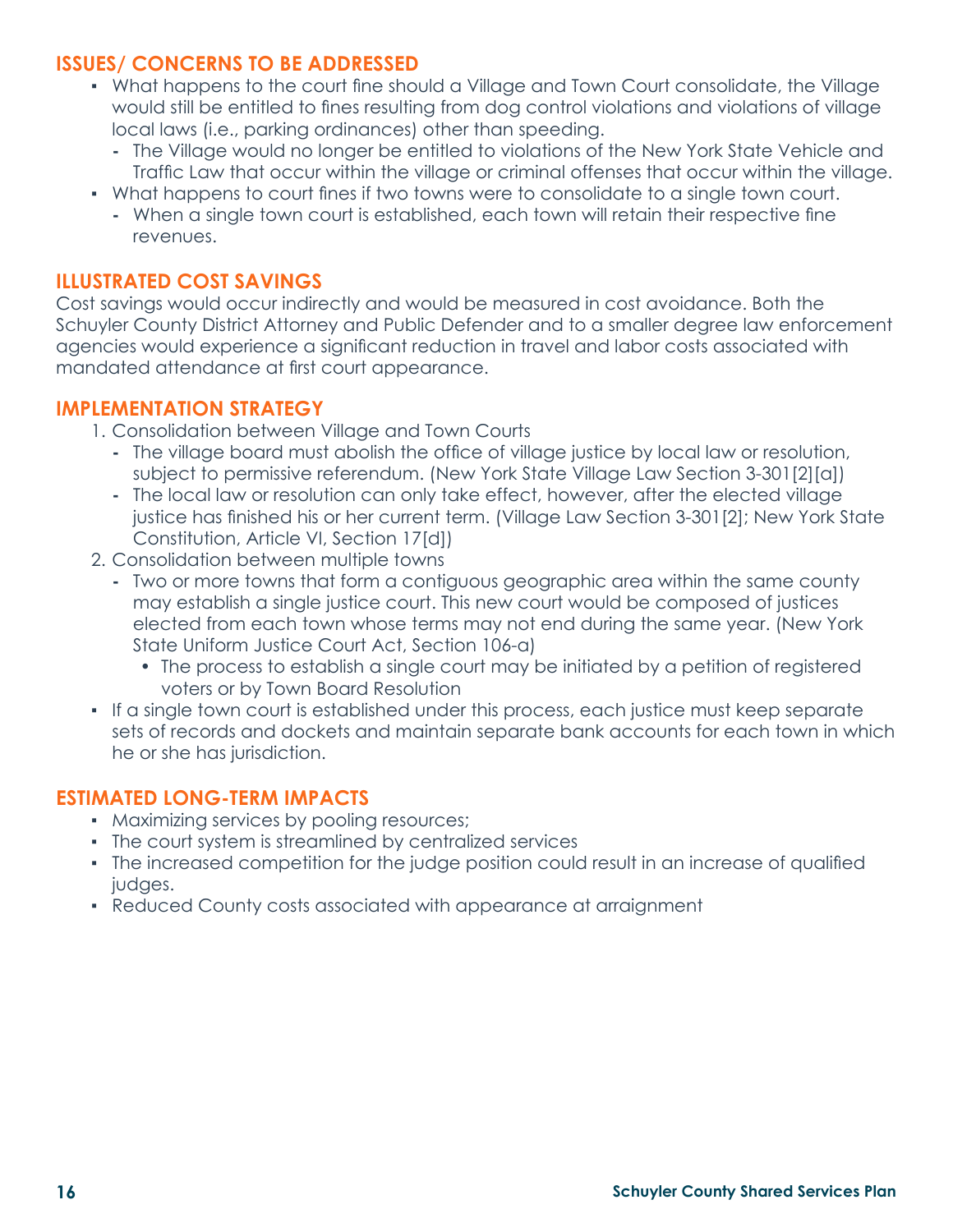# **SHARED SERVICES PANEL'S FINDINGS AND RECOMMENDATIONS**

After five meetings and three public hearings the panel narrowed the list which is summarized below. Police consolidation, while seemingly cost effective was removed by the Village Mayor subsequent to the analysis but prior to final meeting of the panel to consider findings and recommendations. Summary is below:

## **FINDINGS**

The Panel did not find any "low hanging fruit" that would produce significant, recurring new property tax savings. That is not to say that proposed initiatives (Centralized Code Enforcement as an example) would not be a significant accomplishment added to an already impressive list of shared service successes. It should be noted that equally important is improving service to our residents, and when this can be done while still achieving cost savings, we feel this more than meets the intent of the state mandate. In fact, examples cited by the State for consideration by counties read like a list of accomplishments already made in Schuyler County: health benefits consortia, energy purchasing consortia (MEGA), shared records management, shared facilities, shared highway equipment (informal arrangements throughout the County), reduction in back office overhead (centralized assessment.) are but a few examples.

The Panel did find merit in several relatively small shared service candidates, and agreed to continue the work through the already established Council of Governments to delve deeper into a few larger shared services possibilities that require more careful analysis and consideration than can occur within the deadlines set by the State. One such example is County-wide recycling which has been deferred to the COG for additional research and possible future action.

#### **RECOMMENDATIONS:**

The Panel recommends including the following shared services proposals in the County's Shared Services Plan for 2018:

#### *Centralized Code Enforcement*

To be administered by a town or village with possible County involvement consisting of the provision of office space only. Potential \$ savings = \$8772/year

#### *Centralized Purchasing*

County would provide procurement service for all municipalities. This could also be expanded to include Fire Protection Districts should they elect to do so. Potential savings if fully implemented are estimated to be at least \$50,000/year.

#### *Regional Wastewater Treatment Plant(WWTP)*

Construction/Operation/Governance – This may be the most significant achievement of not only the plan but the region as a whole. A new WWTP utilizing a regional partnership model will produce benefits that are difficult to quantify in mere dollars. That being said, the estimated annual savings to participating municipalities (both in direct and indirect measures) is \$200,000 / year.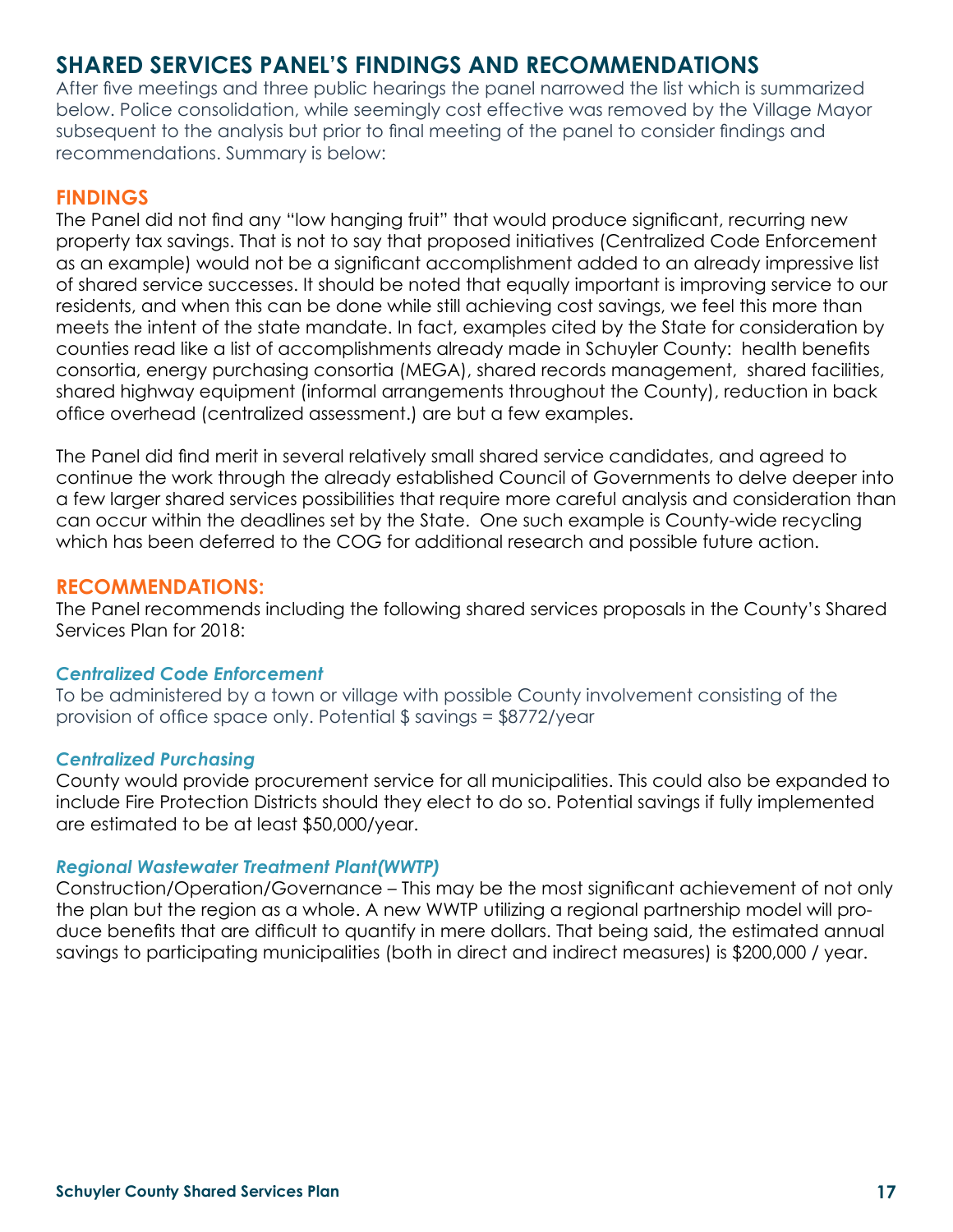**18 Schuyler County Shared Services Plan** this page intentionally left blank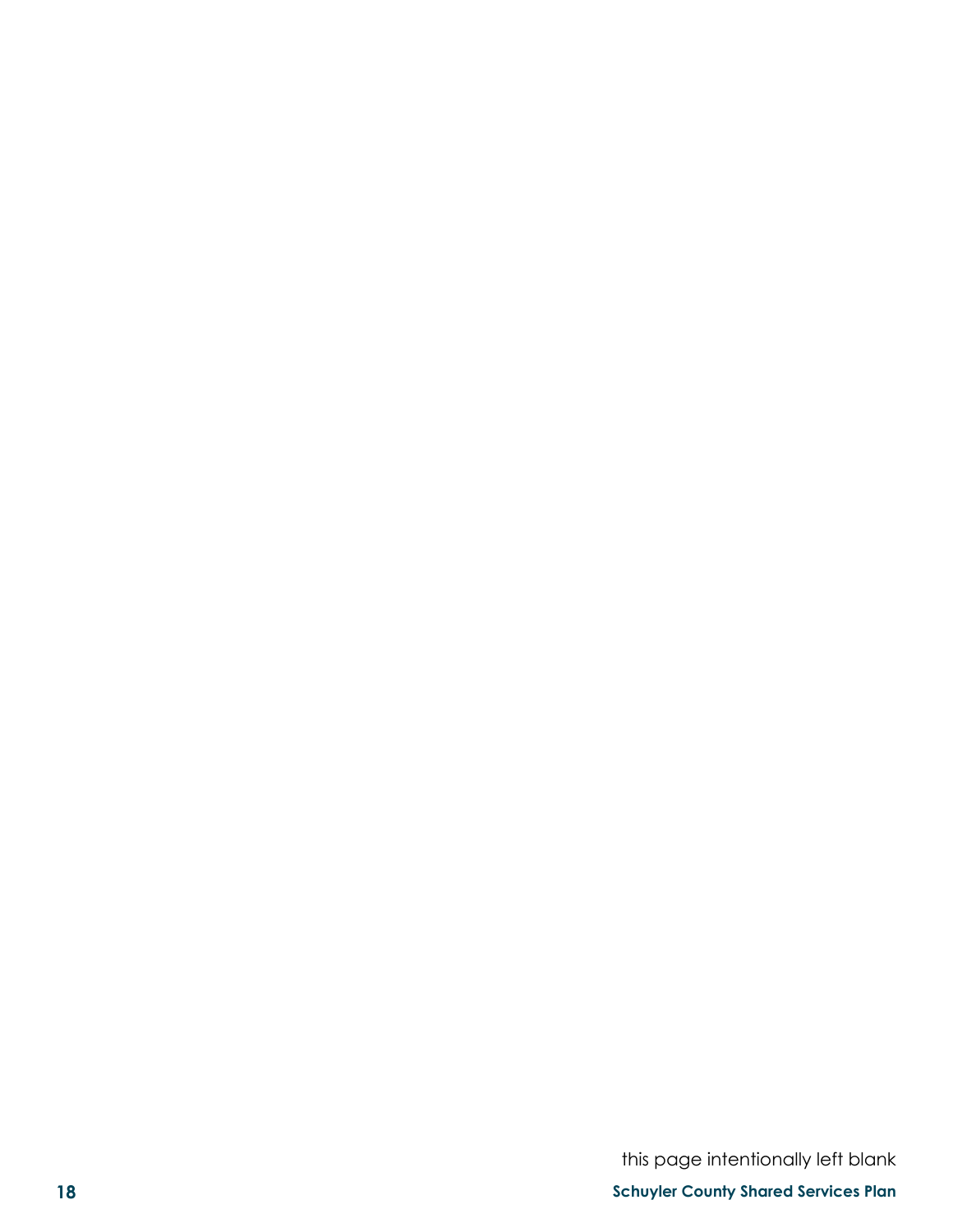# **SUMMARY**

The Schuyler County Shared Services Panel is pleased that its deliberations have helped identify or accelerate several promising shared service initiatives. While the anticipated savings are not on the magnitude of the many consolidations and collaborations already accomplished in Schuyler County, we note the savings produced by our recommendations will be in addition to the several millions of dollars being saved each year as the result of those prior efforts.

We encourage the Schuyler County Legislature to review the proposed Shared Services Plan and to offer any comments it may have by September 1, 2017, so the Panel may comply with State Law by voting on a final plan before September 15, 2017.

# **SHARED SERVICES PANEL**

John VanSoest, Town of Catharine Brandon Theetge, Town of Cayuta Harold Russell, Town of Dix Alvin White, Town of Hector David Scott, Town of Montour Jim Pinkard, Town of Orange Gary Conklin, Town of Reading Donald Desrochers, Town of Tyrone Dale Walter,Village of Burdett John King,Village of Montour Falls Tom Letteer, Village of Odessa Sam Schimizzi, Village of Watkins Glen Tim O'Hearn,County Administrator

## **TECHNICAL ASSISTANCE AND SUPPORT**

Shawn Rosno Kristin VanHorn Peggy Tomassi

## **PLAN CERTIFICATION**

By my signature below, I hereby certify that the savings identified and contained herein are true and accurate to the best of my knowledge and belief.

Timothy O'Hearn County Administrator